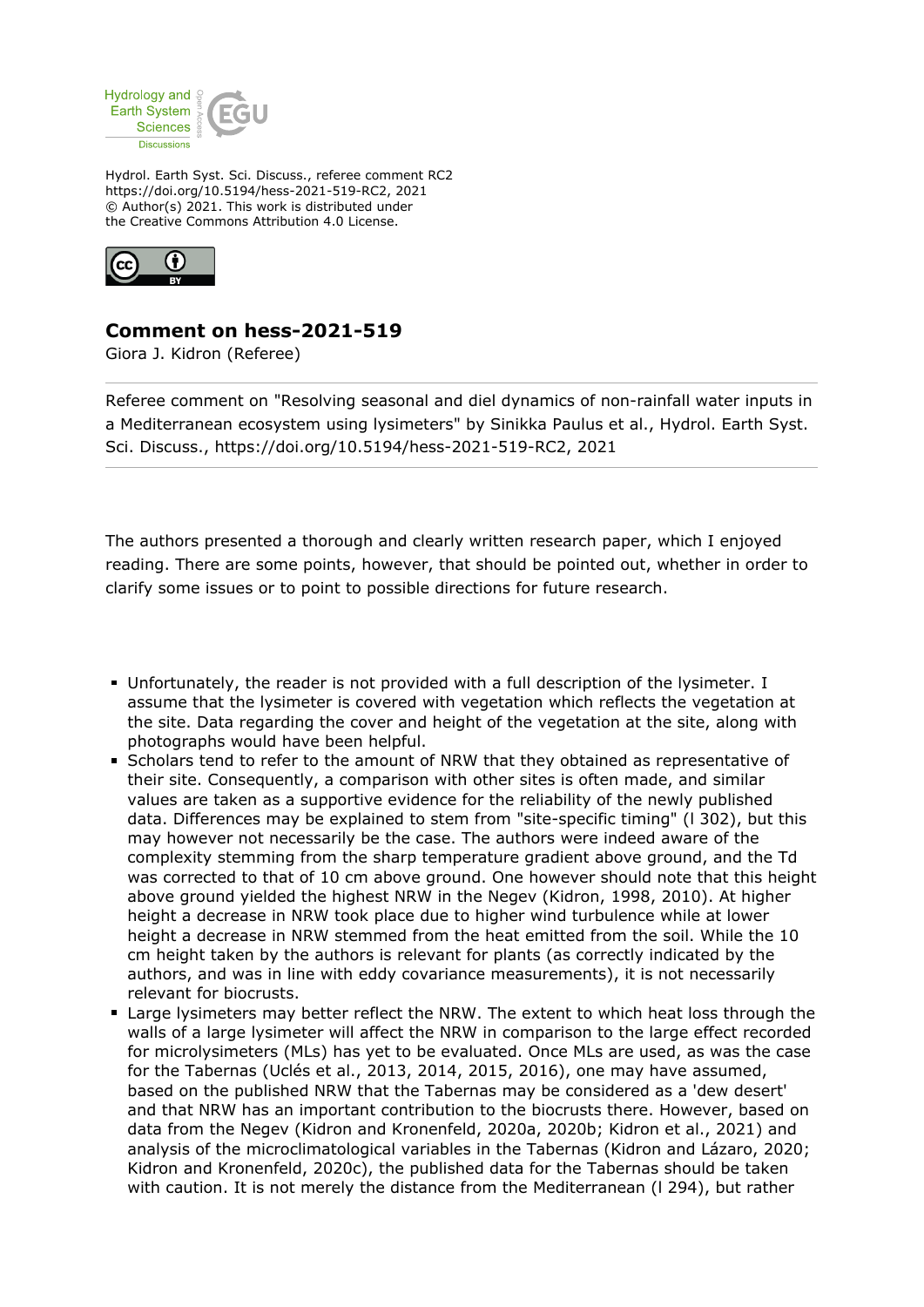the method used that may largely explain the differences in the reported NRW between the current site and the Tabernas.

Certainly, while the method employed by the authors may yield relatively reliable values in comparison to other methods which use lysimeters, verification against manual measurements is necessary. I assume that in this case, vapor condensation on the plant leaves should be measured. For a comparison to other sites (including the Tabernas) where great efforts were made to evaluate the amount of NRW obtained by biocrusts, direct NRW measurements also at the surface would be helpful.

With pleasure,

Giora J Kidron

Kidron, G.J., 1998. A simple weighing method for dew and fog measurements. Weather 53, 428-433.

Kidron, G.J., 2010. The effect of substrate properties, size, position, sheltering and shading on dew: an experimental approach in the Negev Desert. Atmospheric Research 98, 378-386

Kidron<sup>,</sup> G.J., Lázaro<sup>,</sup> R., 2020. Are coastal deserts necessarily dew deserts? An example from the Tabernas Desert. Journal of Hydrology and Hydromechanics 68, 19-27.

Kidron, G.J., Kronenfeld, R., 2020a. Assessing the likelihood of the soil surface to condense vapor: The Negev experience. Ecohydrology 13;e2200.

Kidron, G.J., Kronenfeld, R., 2020b. Microlysimeters overestimate the amount of nonrainfall water – an experimental approach. Catena 194, 104691.